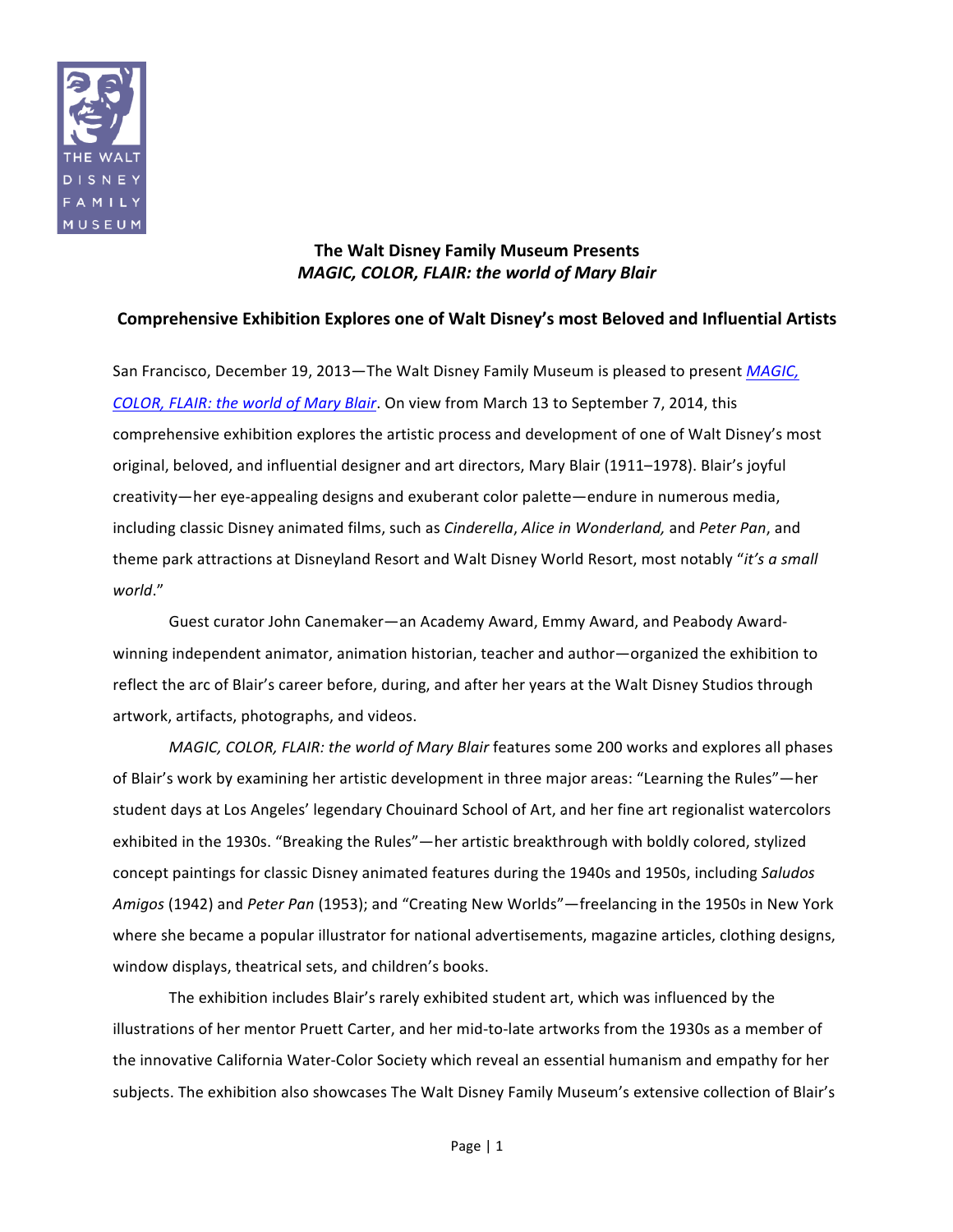#### *Magic, Color, Flair: The World of Mary Blair*

conceptual artworks in gouache and watercolor—some of which have never displayed outside The Walt Disney Studios—that reveal the artist's inexhaustible creativity in design, staging of imagery, visual appeal, and unique color sensibility. Also featured are original illustrations from several of Blair's beloved Golden Books including *I Can Fly* (1951).

An imaginative colorist and designer, Blair helped introduce a modernist style to Walt Disney and his studio, and for nearly 30 years, he touted her inspirational work for his films and theme parks alike. Animator Marc Davis, who put Blair's exciting use of color on a par with Henri Matisse, recalled, "She brought modern art to Walt in a way that no one else did. He was so excited about her work."

In the mid-1960s, Walt brought her talents to a spectacular new phase by commissioning her to design large-scale, three-dimensional projects for his theme park attractions, using Audio-animatronic characters, wall murals and tile décor.

Walt played a significant role in Blair's creative growth. His overall vision of the world and values (optimism, humor, love of tradition, families, and an avid interest in technology) were interpreted and complimented by her creative contributions. He continually championed her in his male-dominated studio giving her free rein to explore concepts, colors, characters, and designs that were definitely out of The Walt Disney Studios' mainstream animation style.

Born in McAlester, Oklahoma, in 1911, Blair won a scholarship to Chouinard Art Institute in Los Angeles. After graduation in 1933, at the height of the Depression, she took a job in the animation unit of Metro-Goldwyn-Mayer (MGM) rather than pursue her dream of a fine arts career. In 1940, she joined The Walt Disney Studios and worked on a number of projects, including the never-produced "Baby Ballet," part of a proposed second version of *Fantasia*.

In 1941, she joined the Disney expedition that toured Mexico and South America for three months and painted watercolors that inspired Walt to name her as an art supervisor on *The Three Caballeros* and *Saludos Amigos*. Blair's striking use of color and stylized graphics greatly influenced many Disney postwar productions, including *Alice in Wonderland*, *Song of the South, Make Mine Music, Melody Time, So Dear to My Heart, The Adventures of Ichabod and Mr. Toad, Cinderella, and Peter Pan.* 

In 1964, Walt asked Blair to assist in the design of the "it's a small world" attraction. Over the years, she brought her many artistic gifts to numerous exhibits, attractions, and murals at the theme parks in California and Florida, including the fanciful murals in the Grand Canyon Concourse at the Contemporary Hotel at the Walt Disney World Resort. Blair died July 26, 1978, in Soquel, California.

Thirty-five years after her death, interest in Mary Blair and her enchanting artworks continues to grow. Her early fine art watercolors and classic Disney film production concept paintings are popular